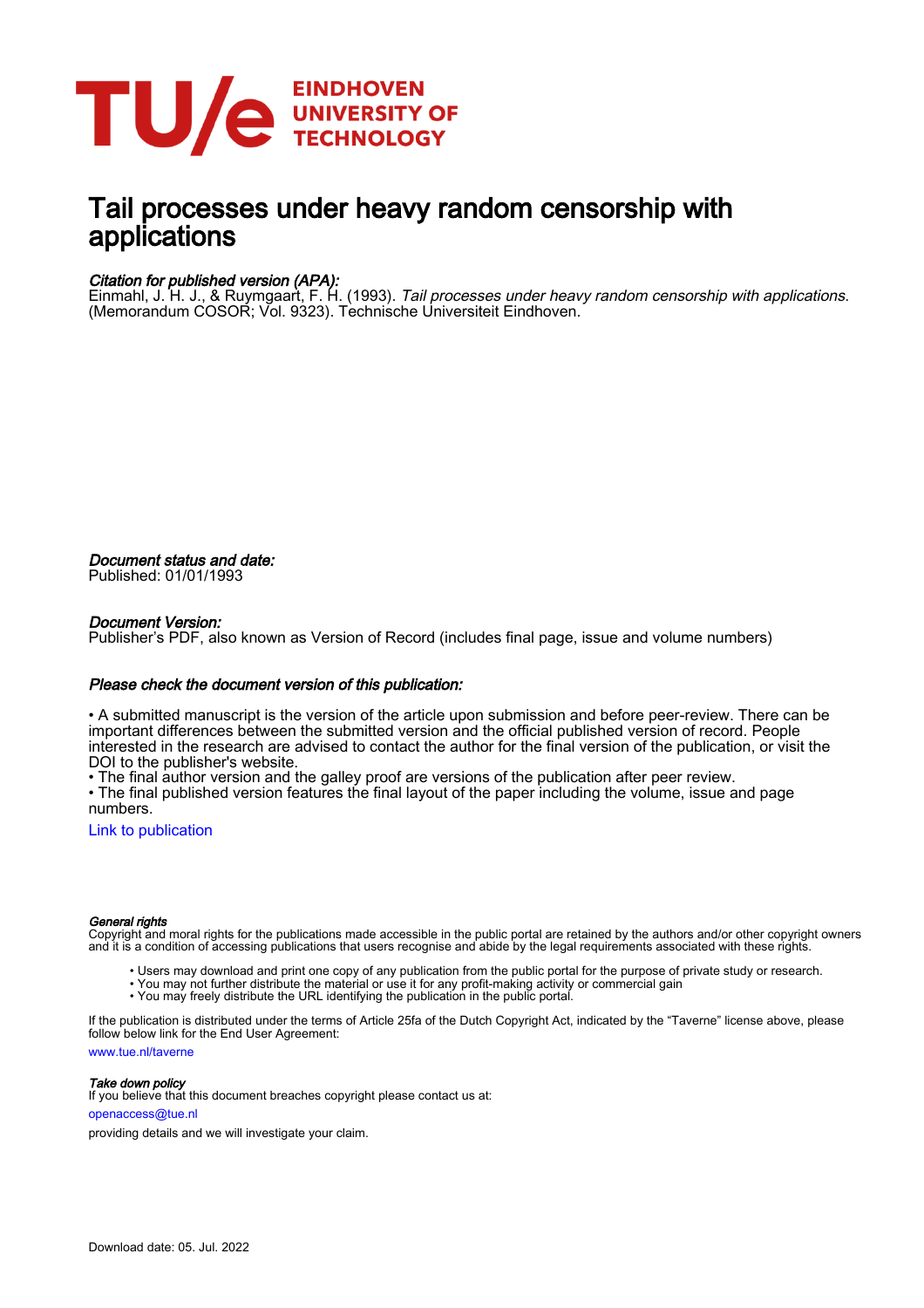## EINDHOVEN UNIVERSITY OF TECHNOLOGY Department of Mathematics and Computing Science

## Memorandum COSOR 93-23

 $\mathcal{L}_{\mathcal{L}}$ 

Tail processes under heavy random censorship with applications

> J.H.J. Einmahl F.H. Ruymgaart

Eindhoven, July 1993 The Netherlands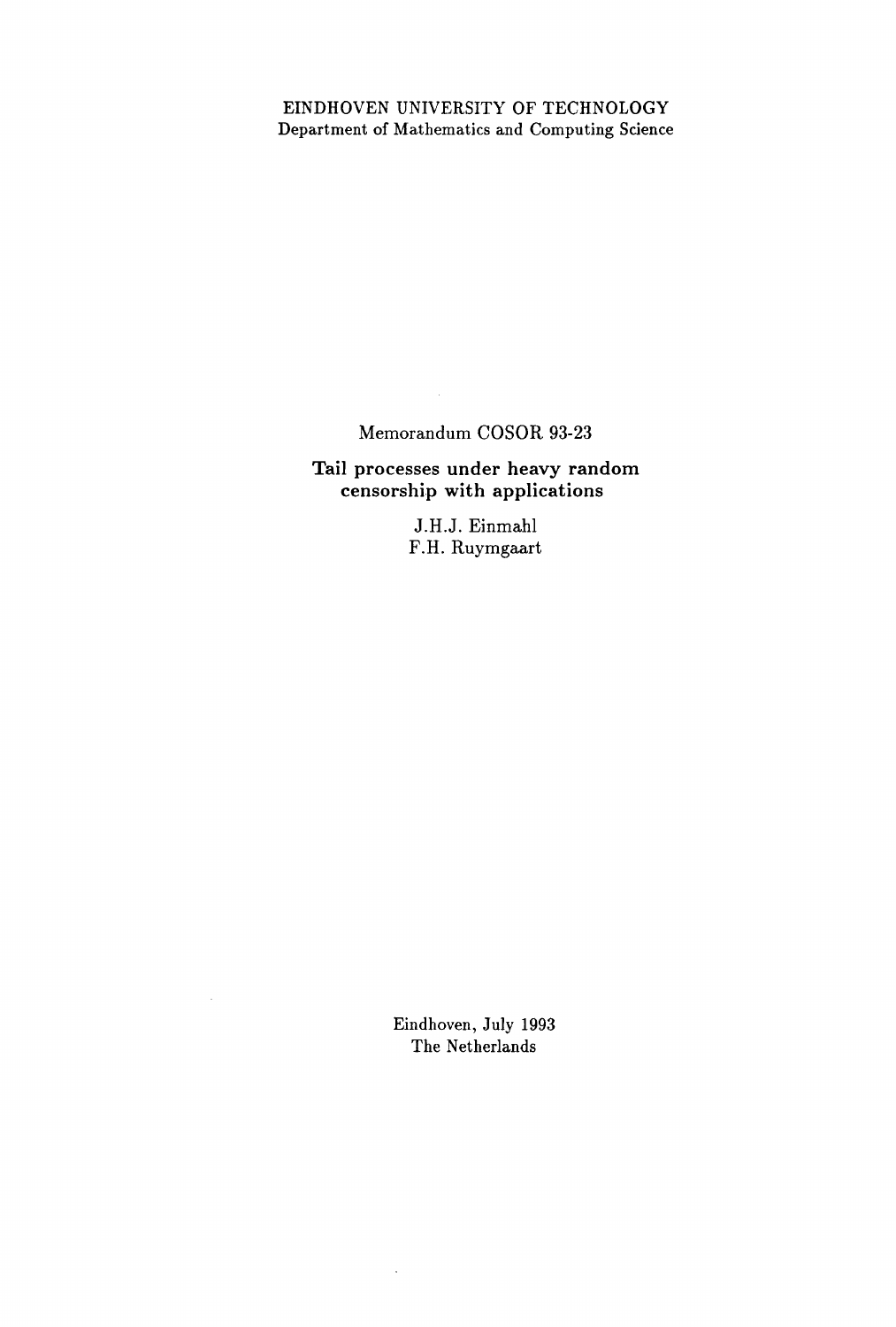Eindhoven University of Technology Department of Mathematics and Computing Science Probability theory, statistics, operations research and systems theory P.O. Box 513 5600 MB Eindhoven - The Netherlands

 $\sim$ 

Secretariat: Dommel building 0.03 Telephone: 040-47 3130

 $\mathcal{L}_{\text{max}}$ 

ISSN 0926 4493

 $\mathcal{A}$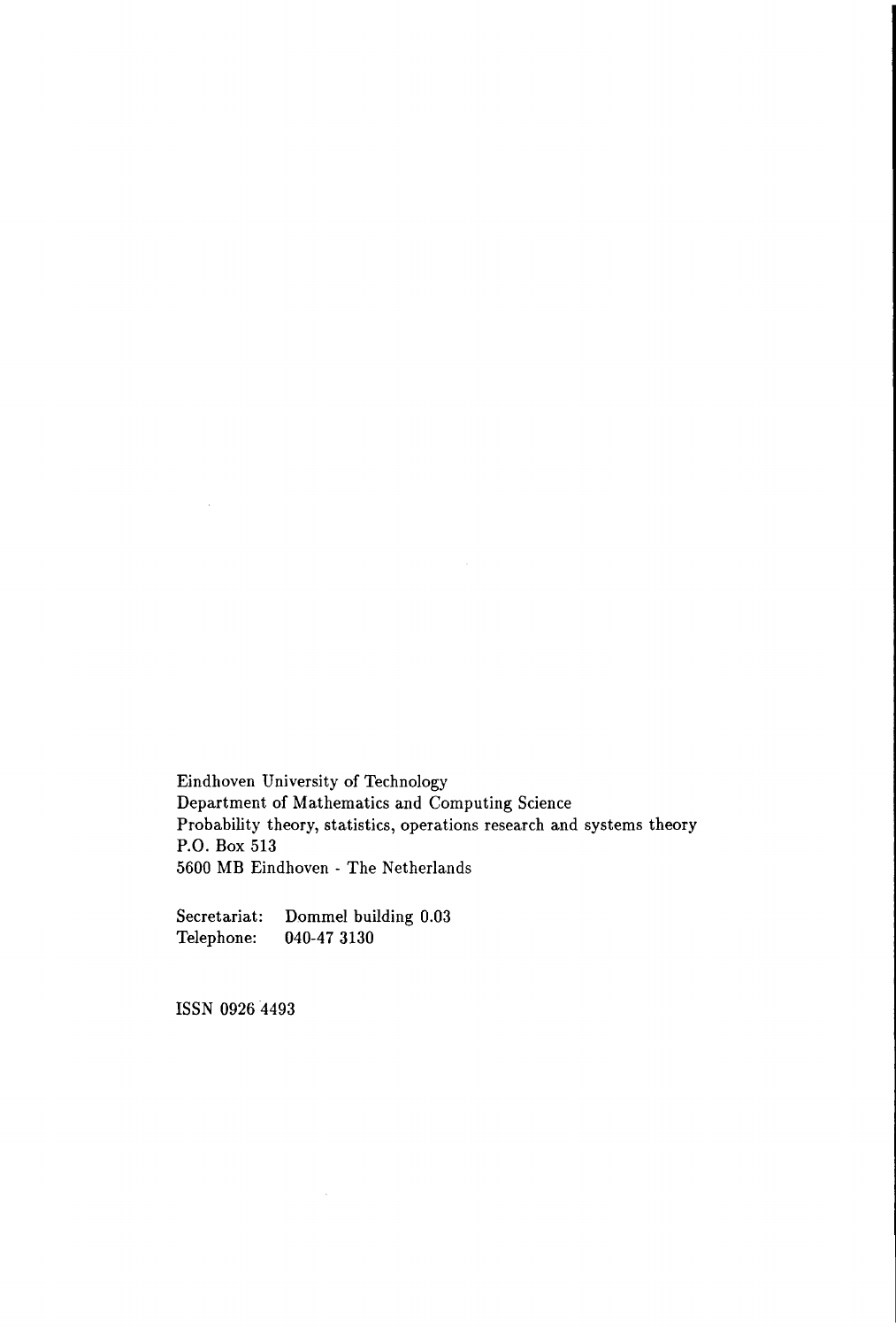# TAIL PROCESSES UNDER HEAVY RANDOM CENSORSHIP WITH APPLICATIONS

John H.J. Einmahl<sup>1</sup> *Eindhoven University of Technology*

Frits H. Ruymgaart *Texas Tech University, Lubbock*

We consider a type of heavy random censoring where the number of uncensored observations still tends to infinity. Under natural conditions the life distribution can be locally analyzed by generalizing tail empirical processes to the heavily censored case. A uniform central limit theorem for the tail product-limit process and the tail empirical cumulative hazard process is established. Statistical applications include a local confidence band for the cumulative life distribution and a test concerning the value of its density at the origin.

Key words: heavy censoring, tail product-limit and tail empirical cumulative hazard process, uniform central limit theorem.

Running title: Heavy random censorship.

1Address for correspondence:

Dept. of Mathematics and Computing Science, Eindhoven University of Technology, P.O. Box 513, 5600 MB Eindhoven, The Netherlands.

Both authors were partially supported by NATO-grant CRG910397.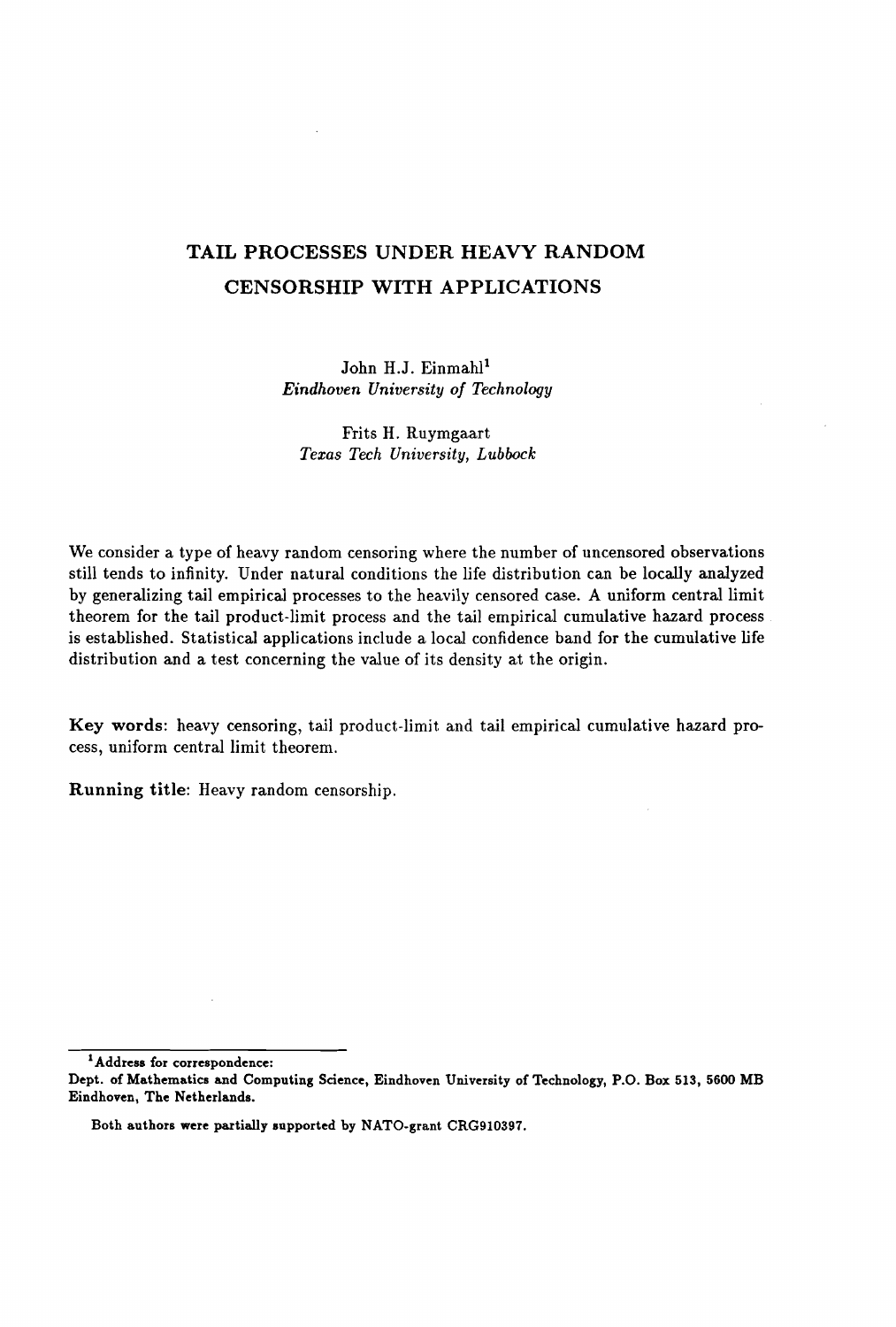## 1. INTRODUCTION AND PRELIMINARIES

Most extensively studied in the random censoring literature is the situation where the distribution of the censoring variables is fixed. A fundamental result on the weak convergence of empirical processes under fixed censoring was first obtained in Breslow & Crowley (1974). Besides this standard case extremely heavy censoring is considered in Wellner (1985) where the distribution of the censoring variables tends to the degenerate distribution at 0 at such a high rate that the number of uncensored observations remains bounded and the usual asymptotics cannot be performed. In this note we consider a type of censoring that still will be called "heavy" in the sense that the censoring distribution is again degenerate at 0 in the limit but at a sufficiently slow rate to ensure that the number of uncensored observations tends to infinity so that asymptotic considerations remain possible.

Practically such censoring might provide a realistic alternative to Wellner's (1985) model when items are tested for a certain defect that is only likely to occur in the long run and when a relatively short amount of time is available for testing. Mathematically the ensuing theory is based on the tail empirical process (see, e.g., Einmahl (1992)) generalized so as to allow for censored observations. The weak convergence of the thus obtained processes will be presented in Section 2. Two statistical applications are considered in Section 3. First we construct a confidence band for the cumulative life distribution function of interest, locally, near O. Asymptotically the data contain information about the density of the life distribution only at the origin. Next we consider estimation of the density at the origin and the related problem of testing on the slope of the cumulative life distribution at the origin. We conclude this introduction with a specification of the assumptions.

For each  $n \in \mathbb{N}$  let  $(X_1, Y_{n1}), ..., (X_n, Y_{nn})$  be independent random vectors with  $X_i \perp \!\!\! \perp Y_{ni}$  for each  $i = 1, ..., n$ . We observe the random variables  $Z_{ni} \wedge Y_{ni}, \delta_{ni} = 1, \ldots, n$ . The  $X_i$  represent the life time of interest and are consequently nonnegative; moreover, they are i.i.d. with common continuous cumulative distribution function (c.d.f.) *F* that does not depend on *n.* For one of the applications in Section 3 it will be required that F has a continuous second derivative in a right neighborhood of 0. The censoring variables  $Y_{ni}$  are also nonnegative and i.i.d. but with a common continuous c.d.f.  $G_n$  that *does* depend on *n*. More specifically we assume the existence of a continuous c.d.f.  $G$  such that

$$
(1.1) \tGn(s) = G(s/an) for 0 \le s \le an, G(1) < 1,
$$

for some sequence of strictly positive numbers  $(a_n)_{n\in\mathbb{N}}$  satisfying

$$
(1.2) \t a_n \to 0 \text{ and } nF(a_n) \to \infty, \text{ as } n \to \infty.
$$

A further condition, rather natural in this context, is that  $F$  be regularly varying at 0, meaning that

$$
(1.3) \qquad \lim_{x\downarrow 0} \frac{F(xt)}{F(x)} = \widetilde{F}(t), t \geq 0.
$$

In addition we want  $\tilde{F}$  to be a c.d.f. on [0,1] which necessarily entails that

(1.4) 
$$
\widetilde{F}(t) = t^{\gamma}, 0 \le t \le 1
$$
, for some  $\gamma > 0$ .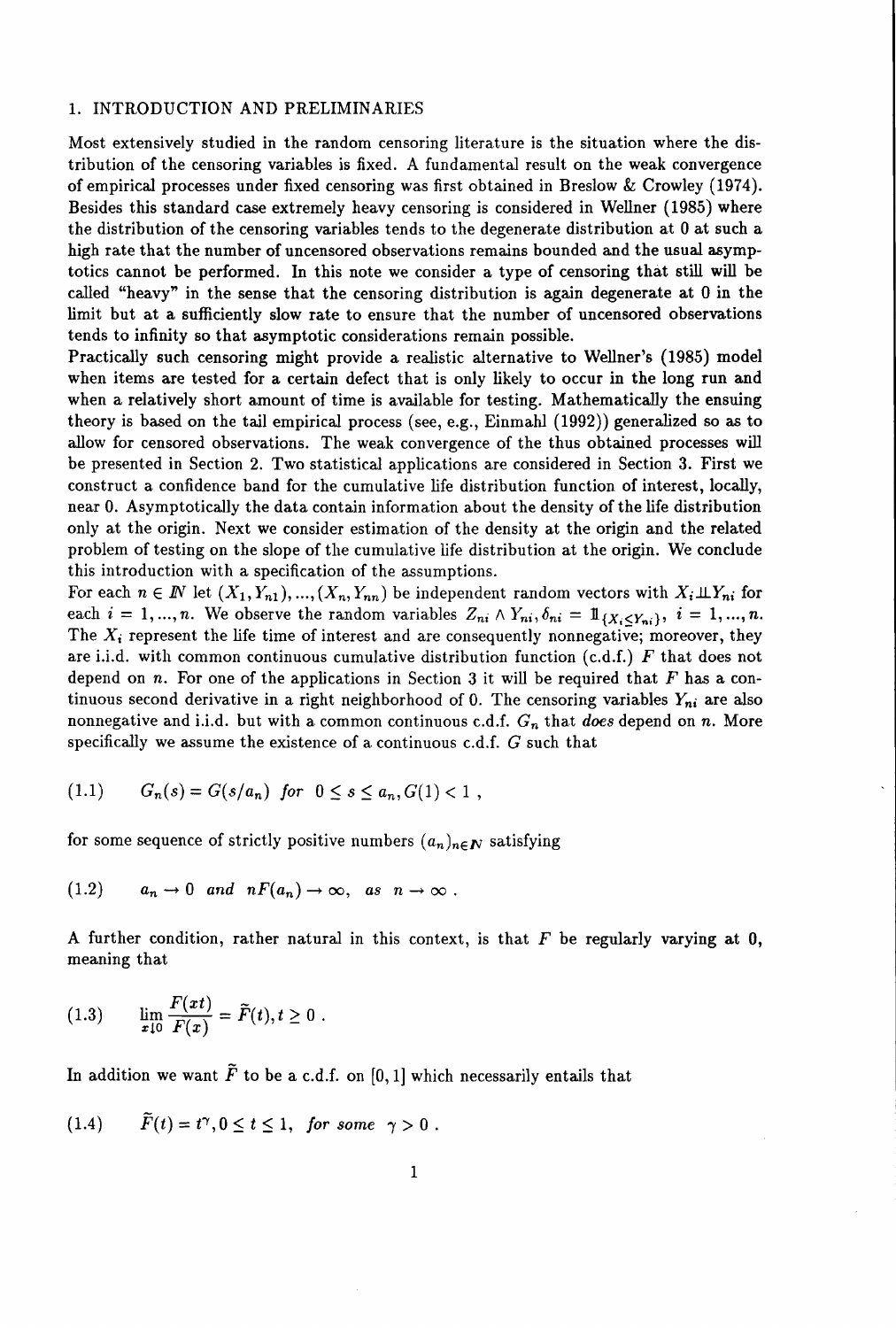## 2. WEAK CONVERGENCE OF CENSORED TAIL PROCESSES

We need to start this section with a short review of some basic concepts and relations and some further notation for which the reader is referred to Shorack & Wellner (1986). We are interested in estimating the left-hand tail of  $F$ . For this purpose we may use the product-limit or Kaplan-Meier estimator

$$
(2.1) \qquad \widehat{F}_n(t) = 1 - \prod_{i:\widetilde{Z}_{ni}\leq t} \left(1 - \frac{1}{n-i+1}\right)^{\widetilde{\delta}_{ni}}, t \geq 0 ,
$$

where the  $\tilde{Z}_{ni}$  denote the ordered  $Z_{ni}$  and  $\tilde{\delta}_{ni}$  the corresponding  $\delta_{ni}$ . This estimator is not in general unbiased. Another option is indirect estimation via the cumulative hazard function, of interest in its own right, defined by

$$
(2.2) \qquad \Lambda(t) = \int\limits_0^t \frac{1}{1 - F^{-}(s)} dF(s), \ t \geq 0,
$$

where for any right-continuous function with left-hand limits  $\Psi : [0,\infty) \to \mathbb{R}$  we write  $\Psi^$ for the left-continuous version. The c.d.f.  $F$  can be recovered from  $\Lambda$  according to  $F(t)$  $= 1 - \exp(-\Lambda(t))$ ,  $t \ge 0$ . Hence an estimator of  $\Lambda$  yields an estimator of F. In order to describe a natural estimator of  $\Lambda$  let us introduce the notation

$$
(2.3) \tH_n(t) = \tF\{Z_{ni} \leq t\}, \quad \widehat{H}_n(t) = \tfrac{1}{n} \sum_{i=1}^n \mathbb{1}_{[0,t]}(Z_{ni}), \ t \geq 0 \;,
$$

and the empirical processes

$$
(2.5) \t U_n(t) = \sqrt{n}(\widehat{H}_n(t) - H_n(t)), \quad U_n^*(t) = \sqrt{n}(\widehat{H}_n^*(t) - H_n^*(t)), \ t \ge 0.
$$

Since

(2.6) 
$$
\Lambda(t) = \int_{0}^{t} \frac{1}{1 - H_{n}^{-}(s)} dH_{n}^{*}(s), \ t \geq 0,
$$

let us consider the estimator

$$
(2.7) \qquad \widehat{\Lambda}_n(t) = \int_0^t \frac{1}{1 - \widehat{H}_n^-(s)} d\widehat{H}_n^*(s), \ t \ge 0 \ .
$$

Note that, indeed,  $\widehat{H}_n$  and  $\widehat{H}_n^*$  are known from the data. We are now ready to introduce the tail product-limit process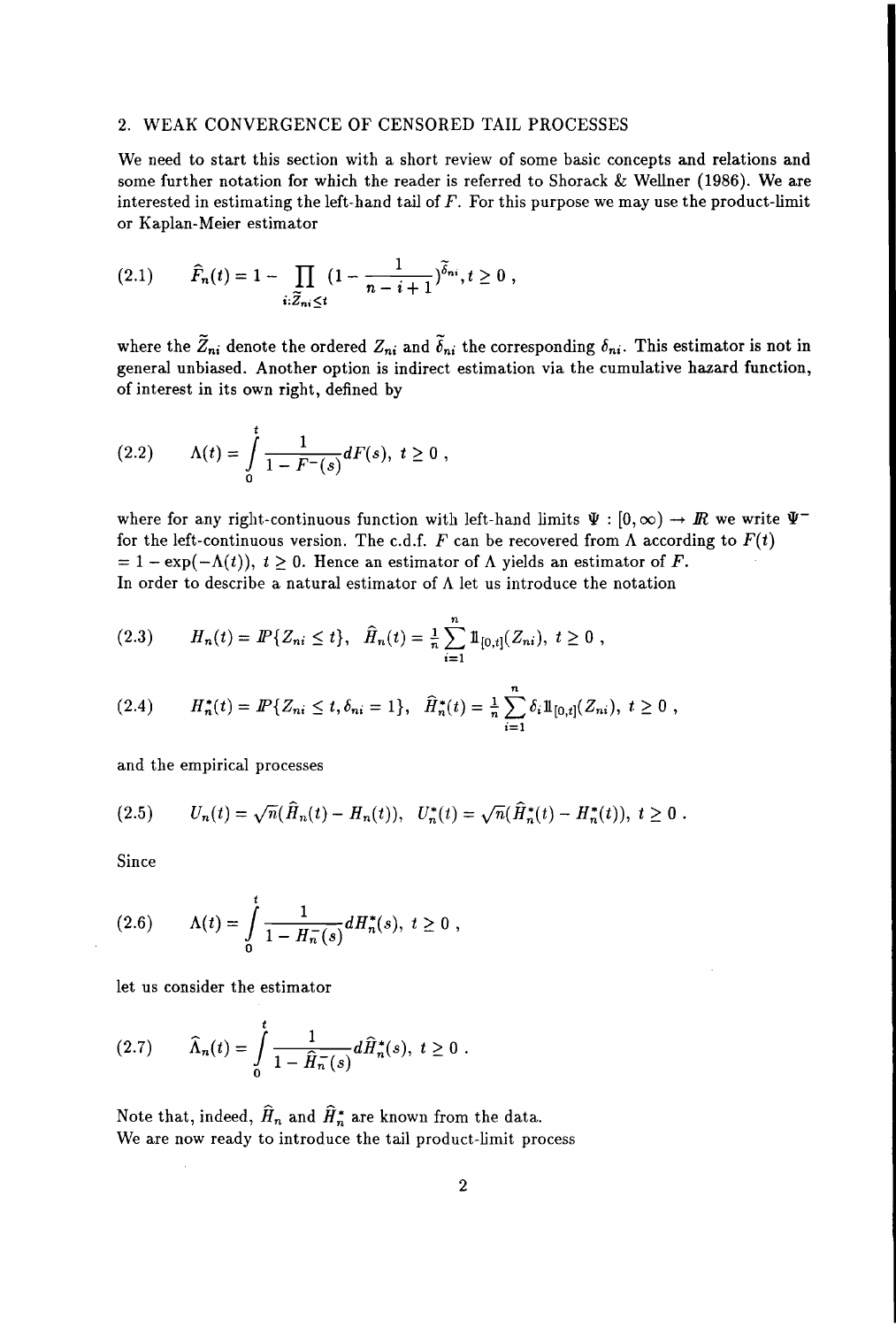$$
(2.8) \qquad \xi_n(t) = \sqrt{\frac{n}{F(a_n)}} (\widehat{F}_n(ta_n) - F(ta_n)), \ 0 \le t \le 1,
$$

and the tail empirical cumulative hazard process

$$
(2.9) \qquad \beta_n(t) = \sqrt{\frac{n}{F(a_n)}} (\widehat{\Lambda}_n(ta_n) - \Lambda(ta_n)), \ 0 \leq t \leq 1.
$$

Furthermore let

$$
(2.10) \t D(t) = \int_{0}^{t} \frac{1}{1 - G(s)} ds^{\gamma}, \ 0 \leq t \leq 1,
$$

denote a suitable time transformation, well defined because  $G(1) < 1$ , and W a standard Wiener process. Although the weak convergence of the processes  $\beta_n$ , established below, is a basic ingredient for statistical inference about the cumulative hazard function and the hazard rate, here we will only use the result to conveniently deal with the related but more complicated processes  $\xi_n$ . For statistical application we restrict ourselves to those related to the latter processes.

THEOREM 2.1. *Under assumptions* (1.1)-(1.4) *there exist a special construction of the processes*  $\xi_n$ ,  $\beta_n$  ( $n \in \mathbb{N}$ ) and W, defined on one and the same probability space such that

$$
(2.11) \quad \sup_{0\leq t\leq 1} |\xi_n(t) - W \circ D(t)| \to_p 0, \text{ as } n \to \infty ,
$$

$$
(2.12) \quad \sup_{0 \leq t \leq 1} |\beta_n(t) - W \circ D(t)| \to_p 0, \text{ as } n \to \infty.
$$

PROOF. Let us first prove (2.12). It is immediate from Shorack & Wellner (1986, formula (16) of Section 7.1, Theorem 1 of Section 7.2), and (2.6) that  $\beta_n$  can be rewritten as

$$
(2.13) \qquad \beta_n(t) = \frac{U_n^*(ta_n)}{\sqrt{F(a_n)}(1 - H_n^-(ta_n))} - \int_0^{ta_n} \frac{U_n^*(s)}{\sqrt{F(a_n)}} d\frac{1}{1 - \hat{H}_n^-(s)}
$$

$$
+ \int_0^{ta_n} \frac{U_n^-(s)}{\sqrt{F(a_n)}(1 - \hat{H}_n^-(s))} d\Lambda(s), \ 0 \le t \le 1,
$$

provided that  $a_n \leq \tilde{Z}_{nn}$ . The obvious relation  $H_n = 1 - (1 - F)(1 - G_n)$  and (1.1) and (1.2) entail that  $H_n(t) = G(t/a_n) + F(t)(1 - G(t/a_n))$  and hence that  $H_n(t a_n) = G(t) + F(t a_n)(1 - f(t a_n))$  $-G(t)$   $\rightarrow$   $G(t)$ ,  $0 \le t \le 1$ , as  $n \rightarrow \infty$ . Hence it follows from standard empirical process  $-G(t)$   $\rightarrow$   $G(t)$ ,  $0 \le t \le 1$ , as  $n \rightarrow \infty$ . Hence it follows from standard empirical process theory that  $\{U_n^-(ta_n), 0 \le t \le 1\}$  converges weakly to  $\{B \circ G(t), 0 \le t \le 1\}$  on  $D[0,1]$ , as  $n \to \infty$ , where *B* is a standard Brownian bridge. This yields

$$
(2.14) \quad \sup_{0\leq t\leq 1}\left|\int\limits_{0}^{ta_n}\frac{U_n^-(s)}{\sqrt{F(a_n)}(1-\hat{H}_n^-(s))}d\Lambda(s)\right|
$$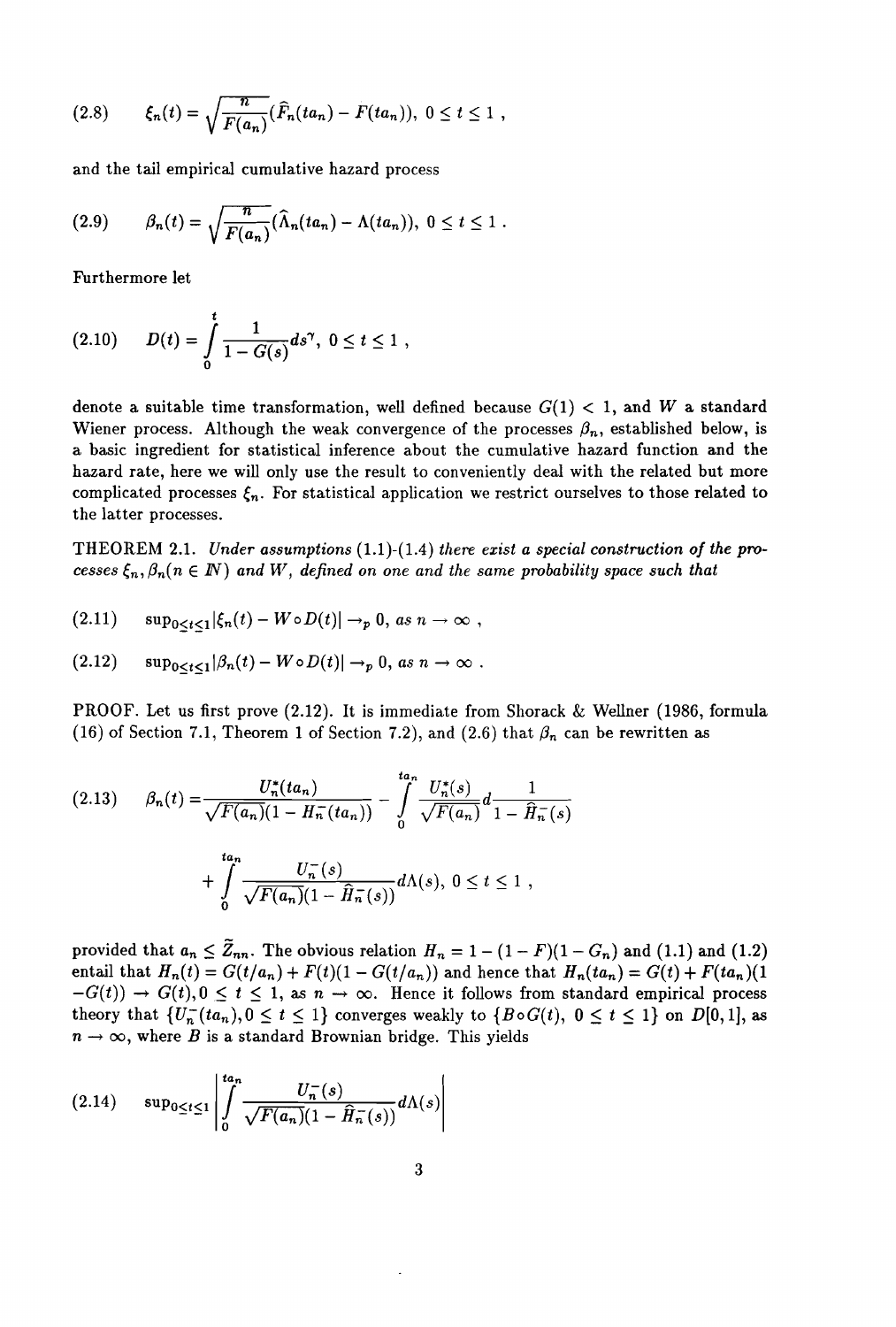$$
= \sup_{0 \leq t \leq 1} \left| \int_{0}^{t} \frac{U_n^-(sa_n)}{1 - \widehat{H}_n^-(sa_n)} d \frac{\Lambda(sa_n)}{\sqrt{F(a_n)}} \right|
$$
  

$$
= \frac{\Lambda(a_n)}{\sqrt{F(a_n)}} O_p(1) = \sqrt{F(a_n)} O_p(1) = o_p(1), \text{ as } n \to \infty,
$$

employing (2.2).

So we can focus on the first two terms on the right in (2.13). Another well-known relation, t to the contract of the contract of the contract of the contract of the contract of the contract of the contract of the contract of the contract of the contract of the contract of the contract of the contract of the cont  $H^*_n(t) = \int (1-G_n(s))dF(s), 0 \leq t \leq 1, \text{ yields } H^*_n(ta_n)/F(a_n) \rightarrow \int (1-G(s))ds^{\gamma} = \widetilde{D}(t),$  $0 \le t \le 1$ , as  $n \to \infty$ . It has been shown in, e.g., Einmahl & Koning (1992) that  $U_n^*(ta_n)$ behaves like an ordinary empirical process based on *n* i.i.d. observations from the c.d.f.  $H_n^*(ta_n)$ , which entails that  $U_n^*(ta_n)/\sqrt{F(a_n)}$  has variance  $H_n^*(ta_n)(1 - H_n^*(ta_n))/F(a_n) \rightarrow$  $\widetilde{D}(t)$ , as  $n \to \infty$ . This explains that there exist a special construction such that

(2.15) 
$$
\sup_{0\leq t\leq 1}\left|\frac{U_n^*(ta_n)}{\sqrt{F(a_n)}}-\widetilde{W}\circ\widetilde{D}(t)\right|\to_p 0, \text{ as } n\to\infty,
$$

where  $\tilde{W}$  is a standard Wiener process. This implies

$$
(2.16) \quad \sup_{0\leq t\leq 1}\left|\frac{U_n^*(ta_n)}{\sqrt{F(a_n)}(1-\widehat{H}_n^-(ta_n))}-\frac{\widetilde{W}\circ\widetilde{D}(t)}{1-G(t)}\right|\to_p 0, \text{ as } n\to\infty,
$$

because

$$
(2.17) \quad \sup_{0\leq t\leq 1}|\widehat{H}_n^-(ta_n)-G(t)|\to_p 0, \text{ as } n\to\infty.
$$

Using (2.15) again we see that

$$
(2.18) \quad \sup_{0\leq t\leq 1}\left|\int\limits_{0}^{t a_n} \frac{U_n^*(s)}{\sqrt{F(a_n)}} d\frac{1}{1-\widehat{H}_n^-(s)}-\int\limits_{0}^t \widetilde{W}\circ \widetilde{D}(s)d\frac{1}{1-\widehat{H}_n^-(sa_n)}\right|\to_p 0, \text{ as } n\to\infty.
$$

Moreover, subtle application of the Helly-Bray theorem (cf. Shorack & Wellner (1986, p. 309)) yields

$$
(2.19) \quad \sup_{0\leq t\leq 1}\left|\int\limits_{0}^{t}\widetilde{W}\circ\widetilde{D}(s)d\left(\frac{1}{1-\widehat{H}_{n}(sa_{n})}-\frac{1}{1-G(s)}\right)\right|\to_{p} 0, \text{ as } n\to\infty.
$$

Combining (2.13), (2.14), (2.16), (2.18), and (2.19) we obtain

$$
(2.20) \quad \sup\nolimits_{0 \leq t \leq 1} \left| \beta_n(t) - \left( \frac{\widetilde{W} \circ \widetilde{D}(t)}{1 - G(t)} - \int \limits_0^t \widetilde{W} \circ \widetilde{D}(s) d \frac{1}{1 - G(s)} \right) \right| \to_p 0, \text{ as } n \to \infty.
$$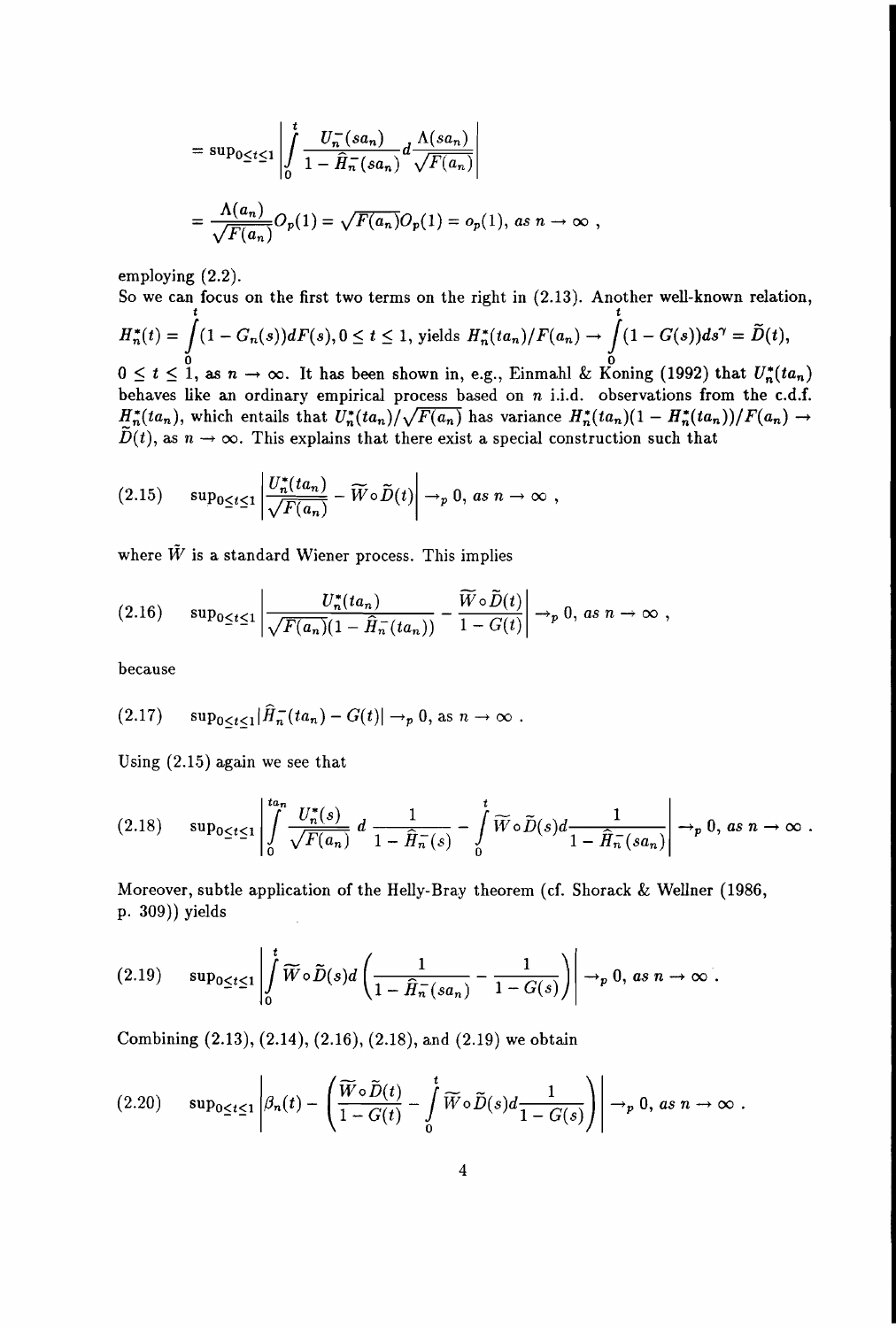Finally, routine considerations show that the process

$$
(2.21) \t W \circ D(t) = \frac{\widetilde{W} \circ \widetilde{D}(t)}{1 - G(t)} - \int\limits_{0}^{t} \widetilde{W} \circ \widetilde{D}(s) d \frac{1}{1 - G(s)}, \quad 0 \leq t \leq 1,
$$

is a zero mean Wiener process with covariance function  $D(s) \wedge D(t)$  for  $s, t \in [0,1]^2$  which entails (2.12) using (2.20).

Next let us consider (2.11). We start with the well-known identity

$$
(2.22) \qquad \xi_n(t) = (1 - F(t a_n)) \int\limits_0^t \frac{1 - \widehat{F}_n^-(s a_n)}{1 - F(s a_n)} d\beta_n(s), \ 0 \le t \le 1 ;
$$

see, e.g., Shorack & Wellner (1986, Proposition 1 of Section 7.2). Using (1.2) and the result (2.12) that we just proved, it suffices to show that

$$
(2.23) \quad \sup_{0\leq t\leq 1}\left|\int\limits_{0}^{t}\frac{1-\widehat{F}_{n}^{-}(sa_{n})}{1-F(sa_{n})}d\beta_{n}(s)-\beta_{n}(t)\right|\to_{p} 0, \text{ as } n\to\infty.
$$

This is equivalent with showing that

$$
(2.24) \quad \sup_{0\leq t\leq 1}\left|\int\limits_{0}^{t}\frac{F(sa_n)-\widehat{F}_n^-(sa_n)}{1-F(sa_n)}d\beta_n(s)\right|\to_p 0, \text{ as } n\to\infty.
$$

Integration by parts shows that the expression on the left in (2.24) is bounded by

$$
(2.25) \quad \sup_{0 \le t \le 1} \left| \frac{F(t a_n) - \hat{F}_n^-(t a_n)}{1 - F(t a_n)} \right| \, |\beta_n(t)|
$$
  
+
$$
\sup_{0 \le t \le 1} \int_0^t |\beta_n(s)| \, d \frac{\hat{F}_n^-(s a_n)}{1 - F(s a_n)} + \sup_{0 \le t \le 1} \int_0^t |\beta_n(s)| \, d \frac{F(s a_n)}{1 - F(s a_n)}
$$

First let us note that

$$
(2.26) \qquad \sup_{0\leq t\leq 1}|\widehat{F}_n(ta_n)-F(ta_n)|\to_p 0, \text{ as } n\to\infty.
$$

To see this observe that  $\hat{F}_n(ta_n) - F(ta_n)$  equals the expression on the right in (2.22) with  $\beta_n(t)$  replaced by  $\beta_n^*(t) = \sqrt{\frac{F(a_n)}{n}} \beta_n(t)$ . From (2.12) we obtain that the three terms in (2.25) with  $\beta_n$  replaced by  $\beta_n^*$  converge to 0 in probability, so that (2.23) holds true with  $\beta_n^*$  instead of  $\beta_n$ , and hence (2.26) follows.

Now (2.24), and hence (2.11), easily follows by combining (2.26) and the facts that  $\sup_{0\leq t\leq1}|\beta_n(t)|$  $= O_p(1)$ , and  $F(a_n) \to 0$ , as  $n \to \infty$ . Q.E.D.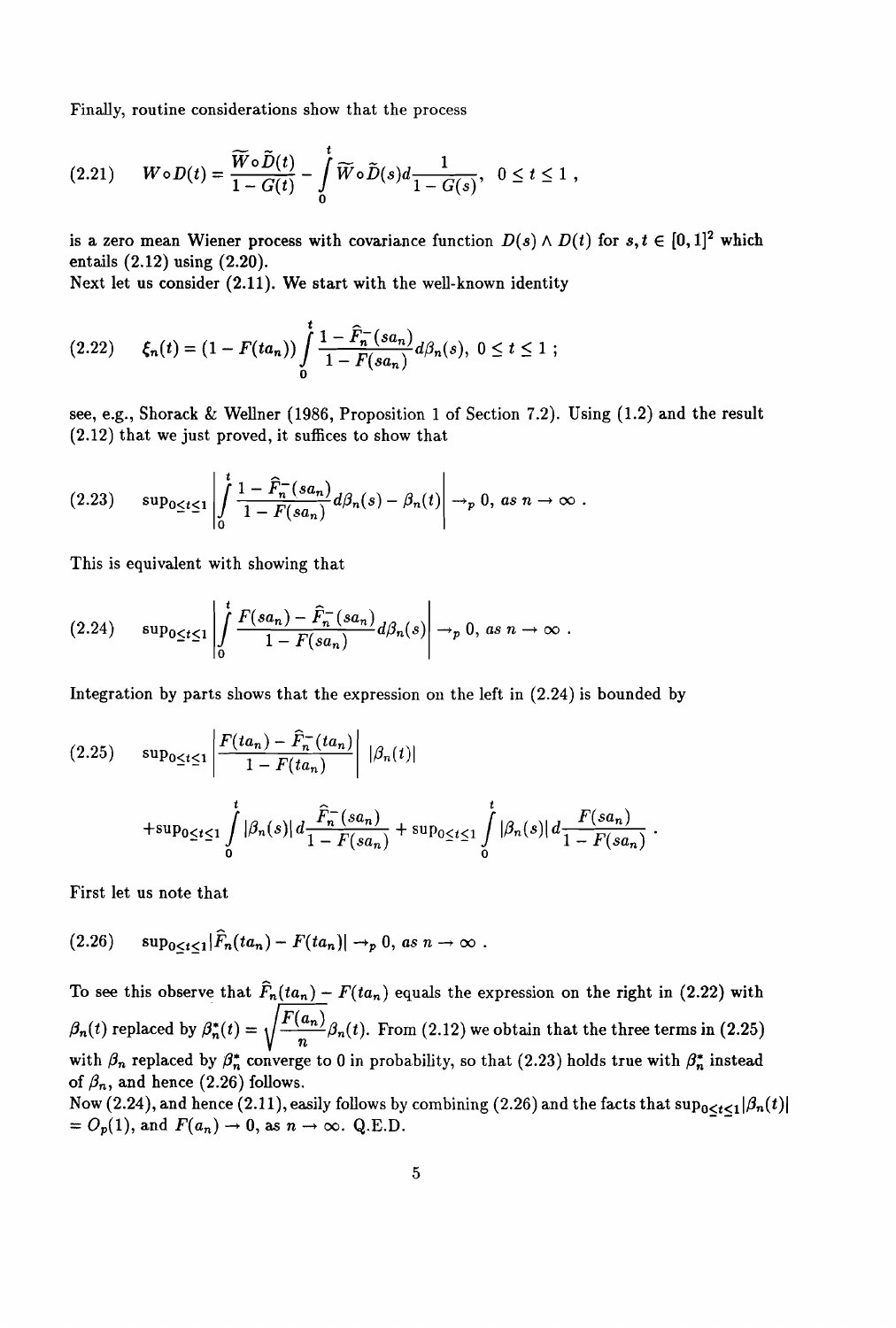## 3. A CONFIDENCE BAND AND A TEST

For the construction of a confidence band for  $F$  near 0 it turns out that we need to estimate the value of the function D in  $(2.10)$  at the point  $t = 1$ . For this purpose we estimate the c.d.f.  $G(s) = G_n(sa_n)$  by  $\widehat{G}_n(sa_n), 0 \le s \le 1$ , where  $\widehat{G}_n$  is the product-limit estimator of *Gn.* This estimator is obtained by formally considering the *Yni* as the variables censored by the  $X_i$ , in other wordt  $\hat{G}_n$  is obtained from the expression on the right in (2.1) by replacing the  $\delta_{ni}$  with  $1 - \delta_{ni}$ . Estimating  $\gamma$  is essentially the problem of estimating the extreme value index of a c.d.f. in the domain of min-attraction of a c.d.f. of Weibull type. Various choices for the estimator are possible, a particularly simple one being

$$
(3.1) \qquad \widehat{\gamma}_n = \log \ \widehat{F}_n(a_n)/\log \ a_n
$$

It is not overly hard to show that

$$
(3.2) \qquad \widehat{\gamma}_n \to_p \gamma, \text{ as } n \to \infty .
$$

For us  $\hat{\gamma}_n$  is just *any* estimator satisfying (3.2). Finally we propose

(3.3) 
$$
\hat{D}_n(1) = \int_0^1 \frac{1}{1 - \hat{G}_n(sa_n)} ds^{\hat{\gamma}_n}
$$

as an estimator of  $D(1)$ . As before let W be a standard Wiener process and let  $c = c(\alpha)$  be such that

$$
(3.4) \t\t\t  $\text{IP}_{0 \leq t \leq 1} |W(t)| \geq c$ } = \alpha, 0 < \alpha < 1.
$$

THEOREM 3.1. *Under assumptions* (1.1)-(1.4) *and* (3.2) *we have*

(3.5) 
$$
\lim_{n \to \infty} I\!\!P \left\{ \widehat{F}_n(t) - c \sqrt{\frac{\widehat{F}_n(a_n)\widehat{D}_n(1)}{n}} < F(t) \right\}
$$

$$
< \widehat{F}_n(t) + c \sqrt{\frac{\widehat{F}_n(a_n)\widehat{D}_n(1)}{n}}, \ 0 \le t \le a_n \right\} = 1 - \alpha \; .
$$

PROOF. From (2.11) it is immediate that

$$
(3.6) \qquad \sqrt{\frac{n}{F(a_n)}} \sup_{0 \leq t \leq a_n} |\widehat{F}_n(t) - F(t)| \to_d \sup_{0 \leq t \leq 1} |W \circ D(t)|, \text{ as } n \to \infty
$$

Noticing that D is an increasing function, mapping  $[0,1]$  onto  $[0, D(1)]$ , it follows that  $\sup_{0\leq t\leq 1}|W\circ D(t)|=\sup_{0\leq t\leq D(1)}|W(t)| =_d \sqrt{D(1)}\sup_{0\leq t\leq 1}|W(t)|$  and hence (3.6) implies

$$
(3.7) \qquad \sqrt{\frac{n}{F(a_n)D(1)}}\sup_{0\leq t\leq a_n}|\widehat{F}_n(t)-F(t)|\to_d \sup_{0\leq t\leq 1}|W(t)|, \text{ as } n\to\infty.
$$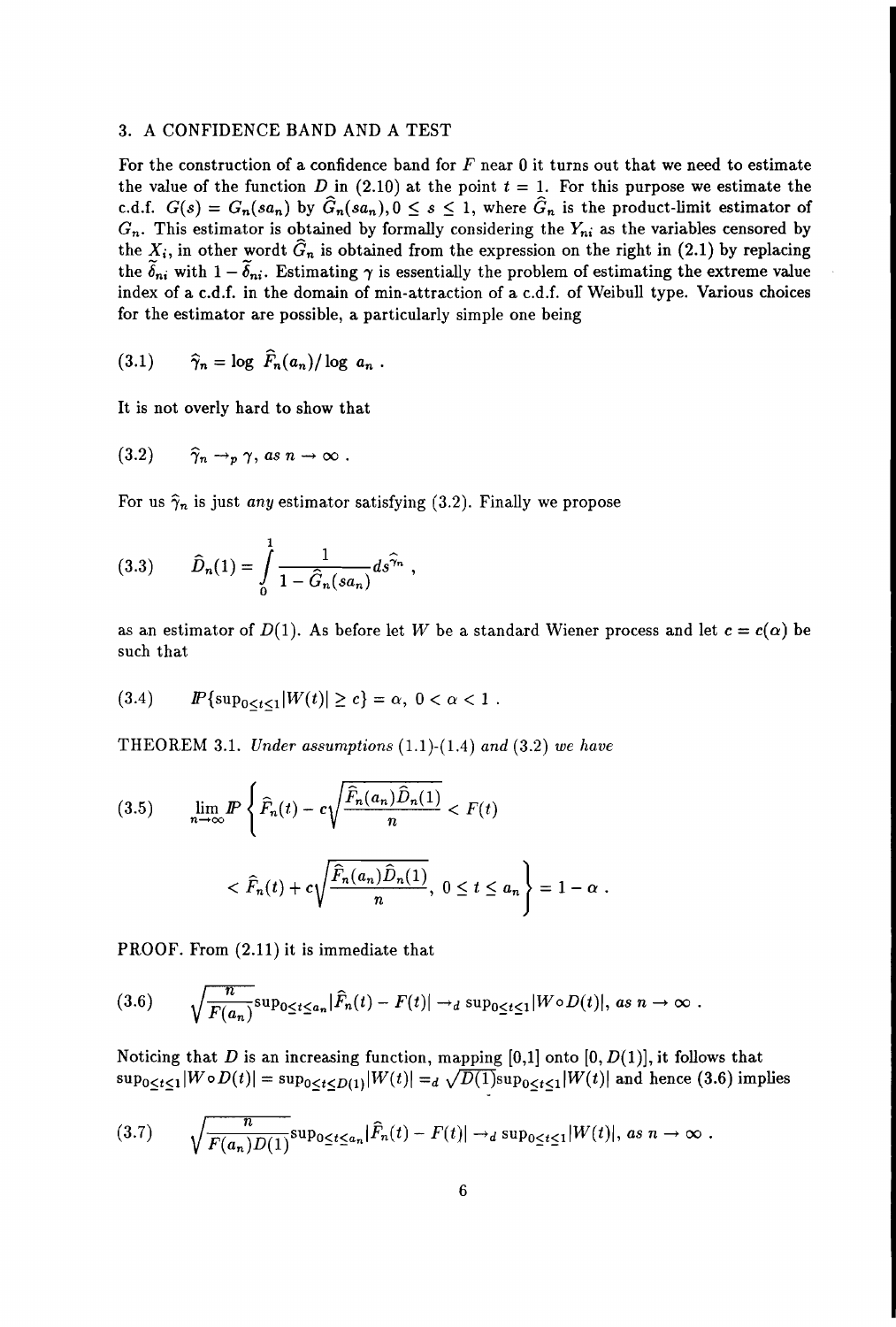The theorem follows if it can be shown that

$$
(3.8) \qquad \frac{\widehat{F}_n(a_n)}{F(a_n)} \to_p 1, \text{ and } \frac{\widehat{D}_n(1)}{D(1)} \to_p 1, \text{ as } n \to \infty .
$$

The first of these statements is immediate from (2.11). For the second one, observe that

(3.9) 
$$
\hat{D}_n(1) - D(1) = \int_0^1 \left( \frac{1}{1 - \hat{G}_n(sa_n)} - \frac{1}{1 - G_n(sa_n)} \right) ds^{\hat{\gamma}_n} + \int_0^1 \frac{1}{1 - G(s)} d(s^{\hat{\gamma}_n} - s^{\gamma}).
$$

The product-limit estimator  $\widehat{G}_n$  is very close to the empirical c.d.f. for uncensored  $Y_{ni}$  and it is easy to prove that  $\sup_{0\leq t\leq a_n}|\widehat{G}_n(t)-G_n(t)|\to_p 0,$  as  $n\to\infty,$  which entails

$$
(3.10) \qquad \left| \int_{0}^{1} \left( \frac{1}{1 - \hat{G}_n(sa_n)} - \frac{1}{1 - G_n(sa_n)} \right) ds^{\hat{\gamma}_n} \right|
$$
  

$$
\leq \int_{0}^{1} \left| \frac{\hat{G}_n(sa_n) - G_n(sa_n)}{(1 - \hat{G}_n(sa_n))(1 - G(s))} \right| ds^{\hat{\gamma}_n} = o_p(1) \int_{0}^{1} ds^{\hat{\gamma}_n} = o_p(1), \text{ as } n \to \infty.
$$

Consequently, to prove the second part of (3.8) it suffices to show that for arbirary  $\varepsilon > 0$  and *n* sufficiently large

(3.11)

Without loss of generality we may and will assume that  $\hat{\gamma}_n > 0$ . Integration by parts yields

$$
(3.12) \qquad \left| \int_{0}^{1} \frac{1}{1 - G(s)} d(s^{\widehat{\gamma}_{n}} - s^{\gamma}) \right| = \int_{0}^{1} |s^{\widehat{\gamma}_{n} - \gamma} - 1| s^{\gamma} d \frac{1}{1 - G(s)} \, .
$$

Let us first note the simple fact that  $\sup_{0 \leq \eta \leq s \leq 1} |s^a - 1| \leq |\eta^a - 1|$  for each  $a \in \mathbb{R}$ . Now let 1 - us choose  $\delta=\varepsilon/\{4$   $\int s^{\gamma}d((1-G(s))^{-1})\}$  for  $\varepsilon$  sufficienlty small to ensure that  $\delta\leq\frac{1}{2},$  and let o us define  $\hat{\eta}_n = (1 - \delta)^{1/|\hat{\gamma}_n - \gamma|}$ . We have

$$
(3.13) \qquad \int\limits_{\widehat{\eta}_n}^1 |s^{\widehat{\gamma}_n - \gamma} - 1|s^{\gamma} d \frac{1}{1 - G(s)} \le \int\limits_0^1 |(1 - \delta)^{(\widehat{\gamma}_n - \gamma) / |\widehat{\gamma}_n - \gamma|} - 1|s^{\gamma} d \frac{1}{1 - G(s)}
$$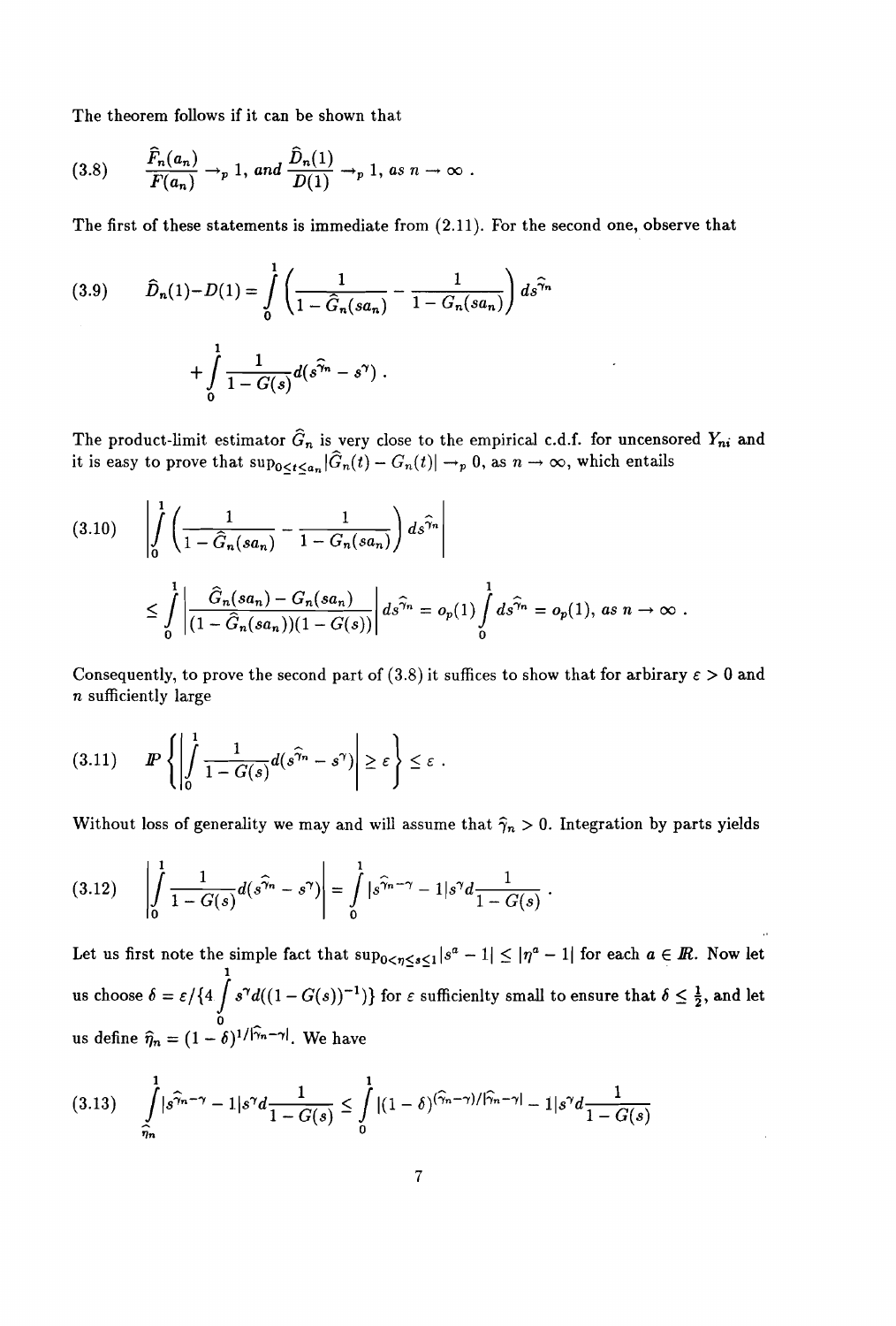$$
\leq \int_{0}^{1} \{\max_{i=\pm 1} |(1-\delta)^{i}-1|\} s^{\gamma} d \frac{1}{1-G(s)} \leq 2\delta \int_{0}^{1} s^{\gamma} d \frac{1}{1-G(s)} = \varepsilon/2.
$$

Since  $\hat{\eta}_n \to_p 0$ , as  $n \to \infty$ , for any  $0 < \delta < 1$  we also have with arbitrary high probability for sufficiencly large *n* that

$$
(3.14) \qquad \int_{0}^{\widehat{\eta}_n} |s^{\widehat{\gamma}_n - \gamma} - 1|s^{\gamma} d \frac{1}{1 - G(s)} \leq \int_{0}^{\widehat{\eta}_n} d \frac{1}{1 - G(s)} = \frac{G(\widehat{\eta}_n)}{1 - G(\widehat{\eta}_n)} \leq \varepsilon/2.
$$

This completes the proof of (3.11) and hence of (3.5). Q.E.D.

The class of c.d.f.'s *F* satisfying (1.3) and (1.4) contains c.d.f.'s with derivative  $F'(0) = f(0)$ which is either zero, finite nonzero, or infinite, partly depending on  $\gamma$ . Henceforth we will restrict ourselves to the subclass  $\mathcal F$  of c.d.f.'s with the following properties: (1.3) and (1.4) are fulfilled: a continuous second derivative exists on  $(0, \varepsilon]$ , for some  $\varepsilon > 0$ ;  $\lim_{t \downarrow 0} f(t)$  exists  $(f = F')$  and equals  $f(0)$ , say, where  $f(0) = \infty$  is admitted;  $\lim_{t \downarrow 0} f'(t)$  is finite if  $f(0)$  is finite. It should be noted that finiteness of  $f(0)$  entails that  $F'(0) = f(0)$  so that  $F'$  is continuous on  $[0, \varepsilon]$  with continuous bounded derivative f' on  $(0, \varepsilon]$  in that case.

For practical purposes it is interesting to know that failure is unlikely to occur immediately. Consequently for some  $0 < c < \infty$  we are interested in testing the null hypothesis  $H_0$ :  $f(0) \ge c$  (including  $f(0) = \infty$ ) versus the alternative  $H_1 : f(0) < c$  (including  $f(0) = 0$ ). Furthermore we introduce a kernel  $K : \mathbb{R} \to \mathbb{R}$  which is of bounded variation on [0, 1], zero 1 outside [0, 1], and which satisfies  $\displaystyle{\int^1}K(t)dt=1.$  As a test statistic we introduce

o

$$
(3.15) \qquad \widehat{f}_n(0) = \frac{1}{a_n} \int_{-\infty}^{\infty} K\left(\frac{t}{a_n}\right) d\widehat{F}_n(t) ,
$$

which is an estimator for the density f at the point zero. Write also (cf.  $(3.3)$ ):

$$
(3.16) \qquad \widehat{D}_n(t) = \int_0^t \frac{1}{1 - \widehat{G}_n(sa_n)} ds^{\widehat{\gamma}_n}, \ \ 0 \le t \le 1 \ .
$$

THEOREM 3.2. In addition to (1.1) - (1.4) and (3.2), let us assume that  $na_n^3 \to 0$ , as  $n \to \infty$ . *An* asymptotically size  $\alpha \in (0,1)$  *test* for *testing*  $H_0: f(0) \ge c \in (0,\infty)$  *versus*  $H_1: f(0) < c$ *is obtained* when we reject  $H_0$  *if* 

(3.17) 
$$
\sqrt{\frac{na_n^2}{\hat{F}_n(a_n)\int\limits_0^1 \hat{D}_n(t)dK^2(t)}}(\hat{f}_n(0)-c) \leq \Phi^{-1}(\alpha),
$$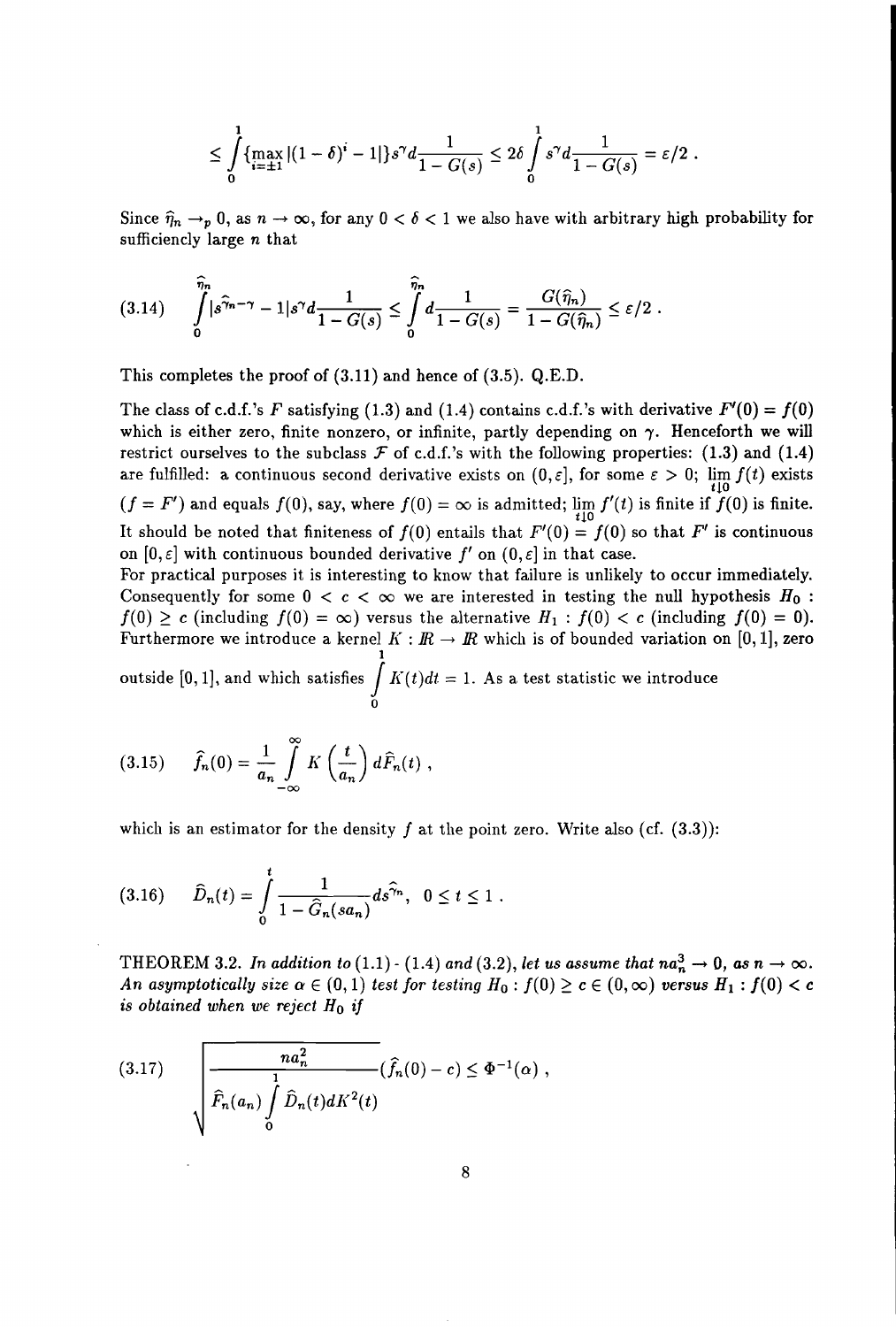$where \Phi$  *is the standard normal c.d.f.* The test *is consistent against any alternative covered*  $by H_1$ .

် PROOF. Let us introduce  $f_n(0) = (1/a_n) \int K(t/a_n)dF(t)$ , and note that via integration by  $-\infty$ parts (2.11) entails

$$
(3.18) \qquad \sqrt{\frac{n}{F(a_n)}}a_n(\widehat{f}_n(0)-f_n(0))\rightarrow_d -\int\limits_0^1 W\circ D(t)dK(t),\text{ as } n\rightarrow\infty,
$$

since integration with respect to *K* is a continuous functional on  $D[0, 1]$ . The random variable 1 on the right in (3.18) is normal with mean 0 and variance  $\int D(t)dK^2(t)$ . A weakly consistent estimator for this variance is given by  $\int_{0}^{1} \widehat{D}_{n}(t) dK^{2}(t)$ . Since  $\sup_{0 \leq t \leq 1} |\widehat{D}_{n}(t) - D(t)|$ o is bounded by the sum of the expressions on the right in (3.10) and (3.12) it follows at once from the last part of the proof of Theorem 3.1 that  $\sup_{0 \leq t \leq 1} |\hat{D}_n(t) - D(t)| \to_p 0$ , as 1  $\qquad$  1  $\qquad$   $\qquad$  1  $n\to\infty.$  Hence we have  $|\int \widehat{D}_n(t) dK^2(t) - \int D(t) dK^2(t)| \le \sup_{0\le t\le 1} M |\widehat{D}_n(t) - D(t)| \to_p 0,$  $\begin{matrix}0&0\end{matrix}$ as  $n \to \infty,$  where  $M$  is the mass assigned to  $[0,1]$  by the total variation measure determined by  $K^2$ . Jointly with the first statement in (3.8) this yields

(3.19) 
$$
\sqrt{\frac{na_n^2}{\widehat{F}_n(a_n)\int\limits_0^1 \widehat{D}_n(t)dK^2(t)}}(\widehat{f}_n(0)-f_n(0))\to_d \mathcal{N}(0,1), \text{ as } n\to\infty.
$$

Next let us replace  $f_n(0)$  with c in the expression on the left in (3.19) and first show that

$$
(3.20) \qquad \sqrt{\frac{n}{F(a_n)}}\left\{\int\limits_0^1 K(t)dF(t a_n)-ca_n\right\}\to\left\{\begin{array}{rcl}\infty,& f(0)>c\\0&,\ f(0)=c,& as\ n\to\infty\\-\infty&,\ f(0)
$$

If  $f(0) = c$  we have

$$
(3.21) \int_{0}^{1} K(t)dF(t a_n) - c a_n = -\int_{0}^{1} F(t a_n) dK(t) - c a_n
$$

$$
= -\int_{0}^{1} (c a_n t + O(a_n^2)) dK(t) - c a_n = O(a_n^2), \text{ as } n \to \infty.
$$

Because  $\sqrt{n/F(a_n)} = O(\sqrt{n/a_n})$  it follows that the expression on the left in (3.20) is of order  $O(\sqrt{n}a_n^3) = o(1)$ , as  $n \to \infty$ . The remaining two cases can be dealt with in a similar manner. It is clear that (3.8), (3.19), and (3.20) imply the claims of the theorem. Q.E.D.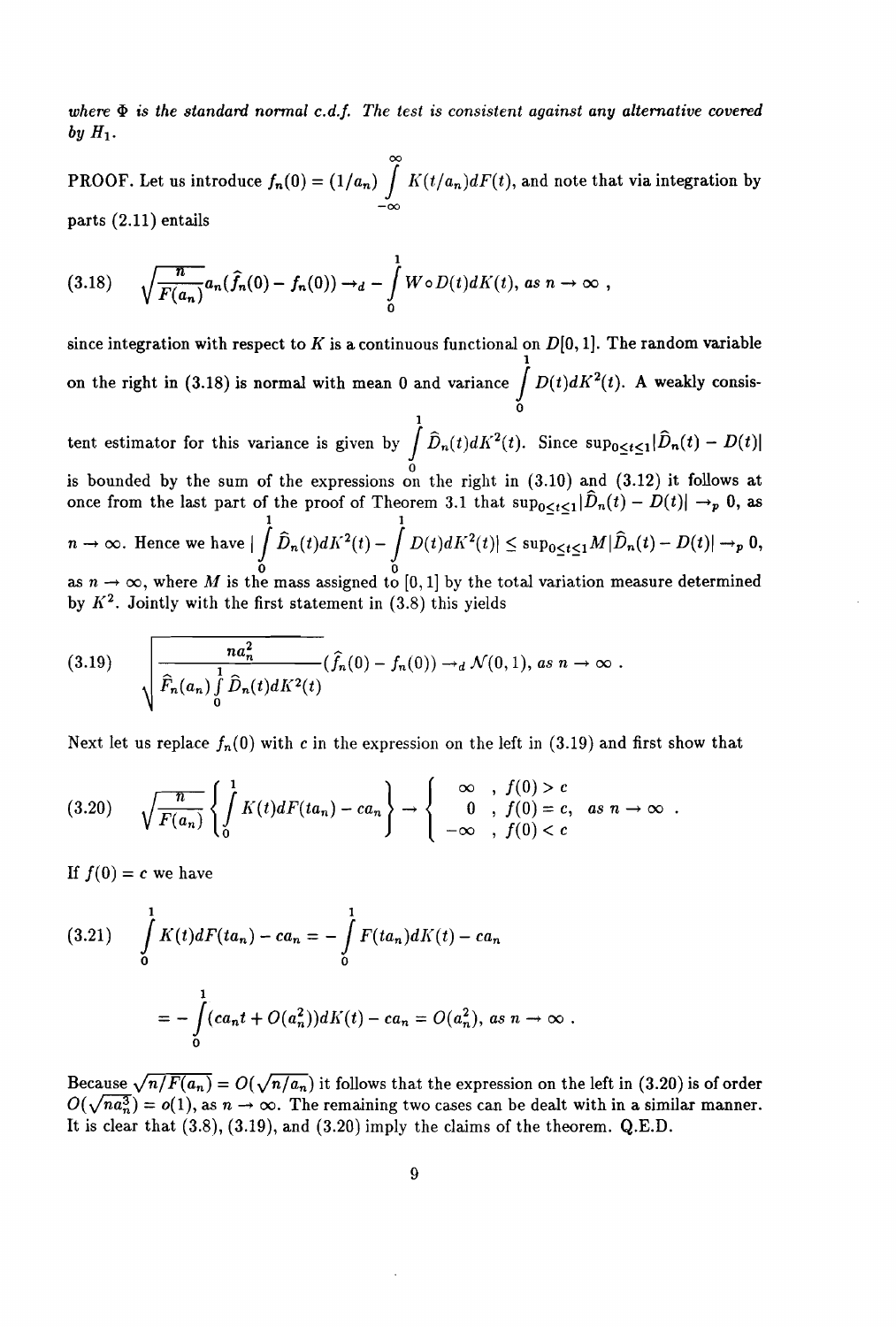## 4. SOME REMARKS

4.1. Tail empirical processes are of theoretical interest in their own right and the same could be said about the present generalization to the censored case. For censored tail empirical processes it turns out that only the kind of heavy censoring that we consider here makes sense.

4.2. Theorem 2.1 can be extended to the case where the processes  $\xi_n, \beta_n$  and  $W \circ D$  are divided by a weight function; also functional laws of the iterated logarithm for  $\xi_n$  and  $\beta_n$  are readily derived similarly, cf. Einmahl (1992).

4.3. An admissible choice for the kernel K in (3.15) is the indicator function  $\mathbb{1}_{[0,1]}$  in which case  $\widehat{f}_n(0)$  reduces to  $\widehat{F}_n(a_n)/a_n$ .

4.4. An alternative estimator of  $D(t)$  in the variance  $\int^1 D(t) dK^2(t)$  of the random variable o

on the right in (3.18) is given by  $\widehat{\widehat{D}}_n(t) = \int_0^t (1-\widehat{G}_n(sa_n))^{-1}ds,$  since  $\gamma = 1$  under  $H_0$ . o

4.5. The condition  $na_n^3 \to 0$ , as  $n \to \infty$ , in Theorem 3.2 is in fact a restriction on the model. If the condition is not fulfilled a result like the one in Theorem 3.2 does not exist. Further smoothness of  $F$ , however, can be used to relax this restriction.

4.6. Local confidence bands for  $\Lambda$  and tests on  $\lambda(0) = \Lambda'(0)$  follow along similar lines from  $(2.12)$ , but since  $\lambda(0) = f(0)$ , Theorem 3.2 can also be used directly for testing on  $\lambda(0)$ .

## REFERENCES

- [1] N. BRESLOW & J. CROWLEY, A large sample study of the life table and product limit estimates under random censorship, *Ann. Statist.* 2 (1974), 437-453.
- [2] J.H.J. EINMAHL, The a.s. behavior of the weighted empirical process and the LIL for the weighted tail empirical process, Ann. Statist. 20 (1992), 681-695.
- [3] J.H.J. EINMAHL & A.J. KONING, Limit theorems for a general weighted process under random censoring, *Canadian* J. *Statist.* **20** (1992), 77-89.
- [4] G.R. SHORACK & J.A. WELLNER, *Empirical Processes with Applications to Statistics,* Wiley, New York, 1986.
- [5] J.A. WELLNER, A heavy censoring limit theorem for the product limit estimator, *Ann. Statist.* **13** (1985), 150-162.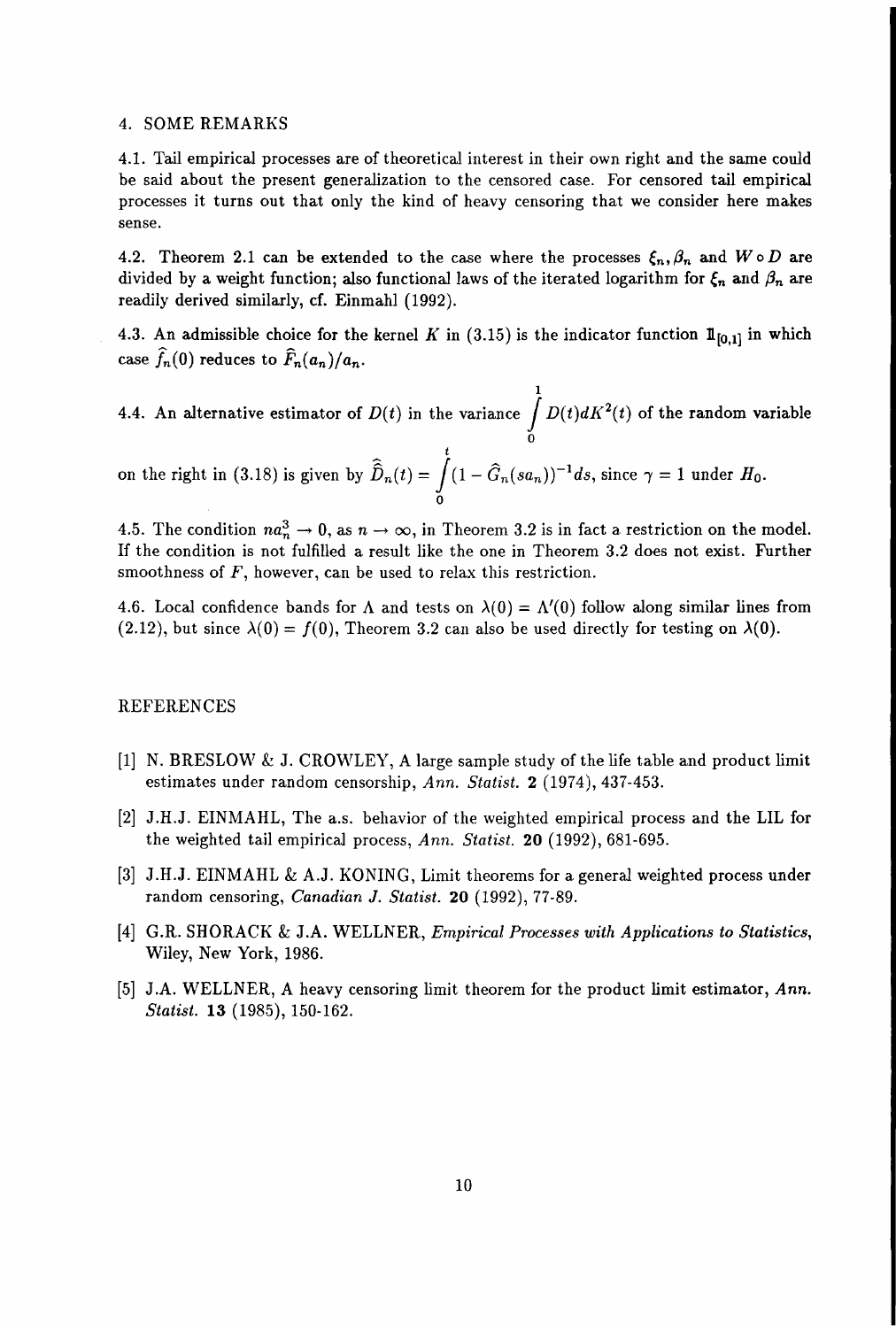List of COSOR-memoranda - 1993

 $\sim 10^6$ 

| Number    | Month    | Author                                                                      | <b>Title</b>                                                                                                                |
|-----------|----------|-----------------------------------------------------------------------------|-----------------------------------------------------------------------------------------------------------------------------|
| 93-01     | January  | P. v.d. Laan<br>C. v. Eeden                                                 | Subset selection for the best of two populations:<br>Tables of the expected subset size                                     |
| $93 - 02$ | January  | R.J.G. Wilms<br>J.G.F. Thiemann                                             | Characterizations of shift-invariant distributions<br>based on summation modulo one.                                        |
| 93-03     | February | Jan Beirlant<br>John H.J. Einmahl                                           | Asymptotic confidence intervals for the length of the<br>shortt under random censoring.                                     |
| 93-04     | February | E. Balas<br>J. K. Lenstra<br>A. Vazacopoulos                                | One machine scheduling with delayed precedence<br>constraints                                                               |
| 93-05     | March    | A.A. Stoorvogel<br>J.H.A. Ludlage                                           | The discrete time minimum entropy $H_{\infty}$ control<br>problem                                                           |
| 93-06     | March    | H.J.C. Huijberts<br>C.H. Moog                                               | Controlled invariance of nonlinear systems:<br>nonexact forms speak louder than exact forms                                 |
| 93-07     | March    | Marinus Veldhorst                                                           | A linear time algorithm to schedule trees with<br>communication delays optimally on two machines                            |
| 93-08     | March    | Stan van Hoesel<br>Antoon Kolen                                             | A class of strong valid inequalities for the discrete<br>lot-sizing and scheduling problem                                  |
| 93-09     | March    | F.P.A. Coolen                                                               | Bayesian decision theory with imprecise prior<br>probabilities applied to replacement problems                              |
| 93-10     | March    | A.W.J. Kolen<br>A.H.G. Rinnooy Kan<br>C.P.M. van Hoesel<br>A.P.M. Wagelmans | Sensitivity analysis of list scheduling heuristics                                                                          |
| 93-11     | March    | A.A. Stoorvogel<br>J.H.A. Ludlage                                           | Squaring-down and the problems of almost-zeros<br>for continuous-time systems                                               |
| $93 - 12$ | April    | Paul van der Laan                                                           | The efficiency of subset selection of an $\varepsilon$ -best<br>uniform population relative to selection of the<br>best one |
| $93 - 13$ | April    | R.J.G. Wilms                                                                | On the limiting distribution of fractional parts of extreme<br>order statistics                                             |

 $\hat{\mathcal{L}}$